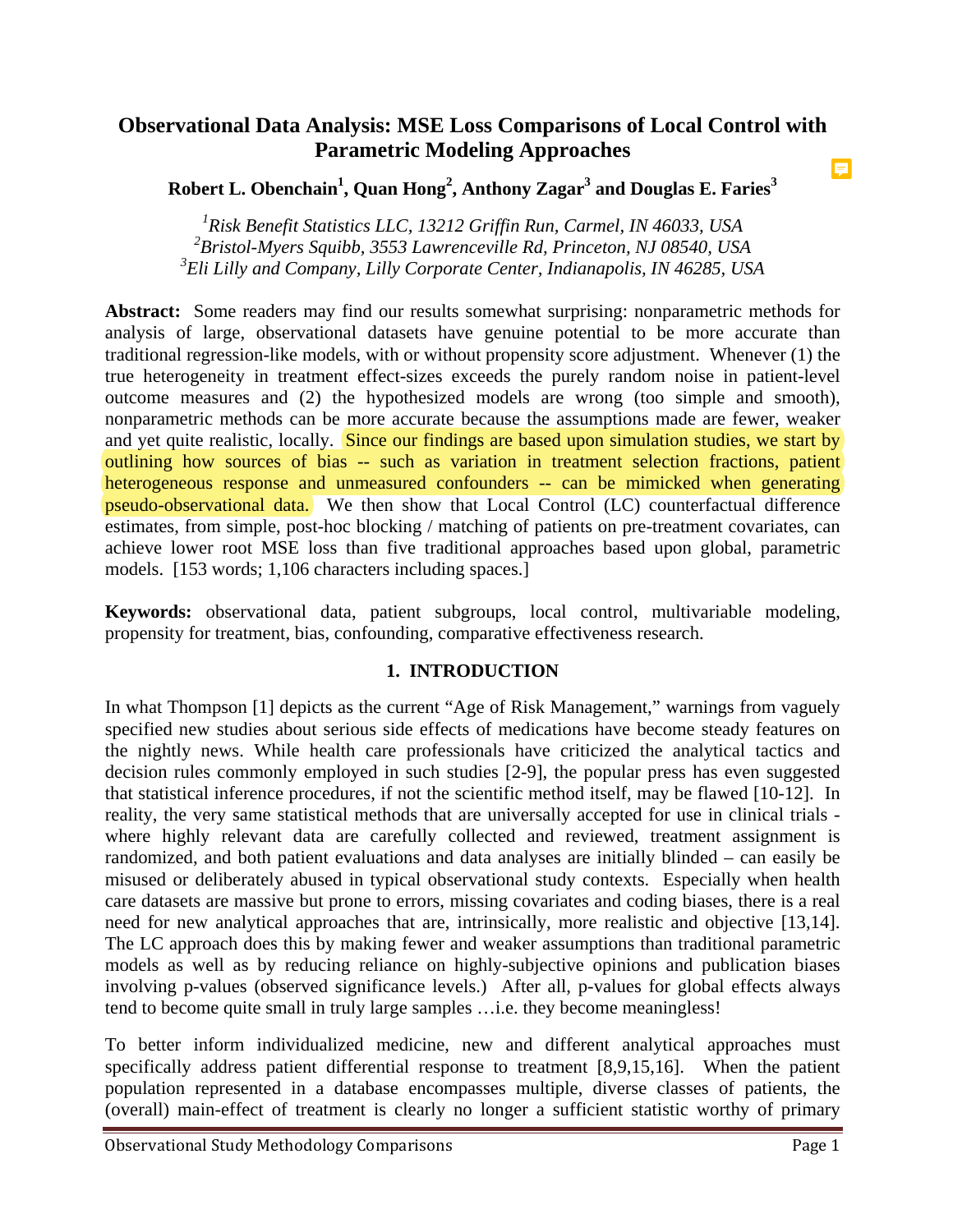focus. Comparative Effectiveness Research (CER) needs to focus on providing information about how patients with different pre-treatment *x*-characteristics are likely to experience different *y*outcomes under alternative treatment choices.

Post-hoc formation and analysis of specific patient subgroups is widely, if not universally, discouraged in clinical trial settings, and there is little consensus on the ultimate validity of such results [17]. In sharp contrast, conditional statistical inference using patient subgroups has been a primary focus of observational study research ever since the seminal work of Cochran [18,19].

Treatment comparisons made within small, relatively well-matched subgroups of patients are intrinsically fair (self-adjusted for treatment selection bias and confounding), and observing the variability of these "local" findings across many subgroups generates a full *distribution of treatment effect-size estimates* based only on sample information. In other words, the fundamental design-of-experiments concept of "blocking" becomes an efficient, nonparametric observational data analysis tool (nested ANOVA, treatment with subgroups). Starting out by forming many patient subgroups becomes a valid "divide and conquer" analysis strategy whenever the ultimate objective is to put all of the resulting disparate, local pieces of information back together again!

Using the pre-treatment *x*-characteristics of individual patients, there are many, diverse ways to form subgroups – visualized here as mutually exclusive and exhaustive subsets of all patients with data available for analysis. When formed informally or via unsupervised learning techniques [20- 24] that ignore treatment choice, such subgroups are typically called "strata" or "clusters." Otherwise, subgroups can be formed using information on observed treatment choices to emphasize local imbalances in treatment fractions (channeling) and possibly also to avoid "uninformative" subgroups (containing only treated or only control patients). The resulting subgroups are then called (i) "subclasses" or propensity score "bins" when formed by rank ordering estimated treatment selection probabilities from a discrete choice model [25-27], (ii) "leaf nodes" when formed via recursive partitioning (classification tree models) [28], or even simply (iii) "matched sets" [29-32].

Strategies for analysis of an existing observational dataset that insist on matching treated and control patients in some fixed ratio (such as 1:1) tend to be inefficient (i.e. to ignore the observed outcomes from many relevant patients.) This strategy can even represent "trust me" science …by providing a cover-up for deliberate bias introduced via faulty or serendipitous matching. Needless to say perhaps, but methods of forming subgroups that also use information from patient *y*-outcome variables should also almost always be avoided.

## **2. REALISTIC SIMULATION OF OBSERVATIONAL DATA**

To realistically compare observational data analysis methodologies, the datasets simulated here need to possess all basic features typically found in observational data. The starting point for our simulation was a master analytical file of actual observational data collected on 40K patients who had sought treatment for Major Depressive Disorder (MDD). Thus, a relatively rich variety of datasets of size 25K each can be formed by resampling patients, with replacement, from this master dataset, while generating new, synthetic treatment choices  $(t = 1 \text{ or } t = 0)$  and corresponding *y*-outcomes for each selected patient. A full discussion of our observational data simulations, including datasets and R-code, is provided in companion technical documentation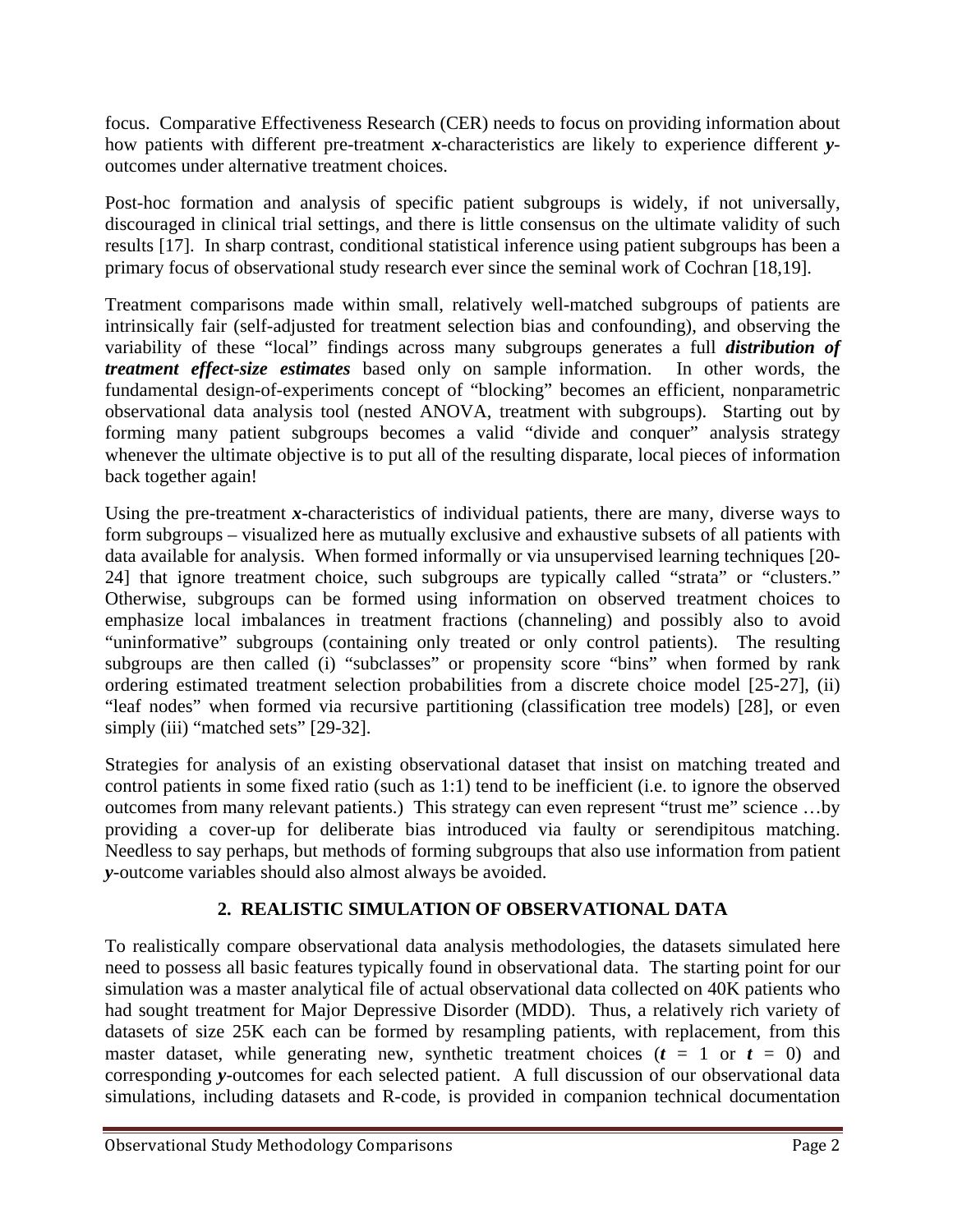[33,34] available from the authors. Only the main features that define our simulation strategy / tactics are summarized here in Subsections §2.1 - §2.5.

### **2.1. Confounding among Explanatory Variables**

The mean values, variation and correlations between all eight of the baseline patient characteristics in our simulated data are realistic because they represent actual, resampled *X*vectors. For example, roughly 70% of patients seeking treatment for MDD are female. Of the 7 other baseline characteristics of patients that we used, two key *X*-predictors of total health care cost for the current year are (1) total health care cost for the full year prior to baseline, Windsorized to be  $\geq$  \$100 and  $\leq$  \$50K, and (2) total number of psychological-treatment visits received during that prior year (measuring intensity of prior, non-pharmaceutical treatment for MDD).

#### **2.2. Mixture of Two Signal Types plus Noise**

The *y*-response to hypothetical treatment for MDD that we generated is the simulated total health care cost for the full year following baseline, again Windsorized to be  $\geq$  \$100 and  $\leq$  \$50K. These simulated numerical values consist of a *signal* component plus an additive *noise* component. The noise components represent measurement error and consist of independent and identically distributed pseudo-random normal deviates with mean \$0 and standard deviation either \$1K or \$5K.

The signal component represents the true conditional expected value of the *y-*outcome given that patient's *t*-treatment choice, baseline *X*-characteristics and hidden *Z*-confounders. As explained in the next three subsections, this signal (i) is a mixture of a relatively smooth component predictable from the given *X*-covariates with an un-smooth and un-predictable *Z*-component, (ii) depends upon  $t$ -treatment choice via a multiplicative factor that varies with  $X$ , and (iii) includes two different levels for predictability of the local propensity for treatment (simulation scenarios A or B.) This combination of diverse simulation mechanisms assures that no traditional, parsimonious modeling approach can provide a strictly correct model. This is quite typical of observational studies where model lack-of-fit includes the true effects of unmeasured confounders (Subsection §2.4) as well as purely random noise.

#### **2.3. Patient Heterogeneity in Response to Treatment**

The predictable signal component for control  $(t = 0)$  patients comes from a multivariable regression model that is factorial-to-degree-two in all eight patient baseline *X*-characteristics. This global, parametric model – which was fitted to actual post-baseline *y*-outcomes from 40K patients receiving any of a variety of current treatments for MDD – has 36 degrees-of-freedom (8 main effects, 28 two-way interactions and no squared terms). These predictable signal components range from \$258 to \$42,309 and have a highly skewed distribution with mean \$9,861.

The full signal component (predictable plus unpredictable) for treated  $(t = 1)$  patients is defined to be a specified, scalar multiple – ranging from 0.79 (a 21% decrease in true cost) to 1.09 (a 9% increase) – of the corresponding full control signal for a patient with the same baseline  $X$ characteristics and hidden *Z*-confounders. As outlined in Subsection §2.5, this multiplicative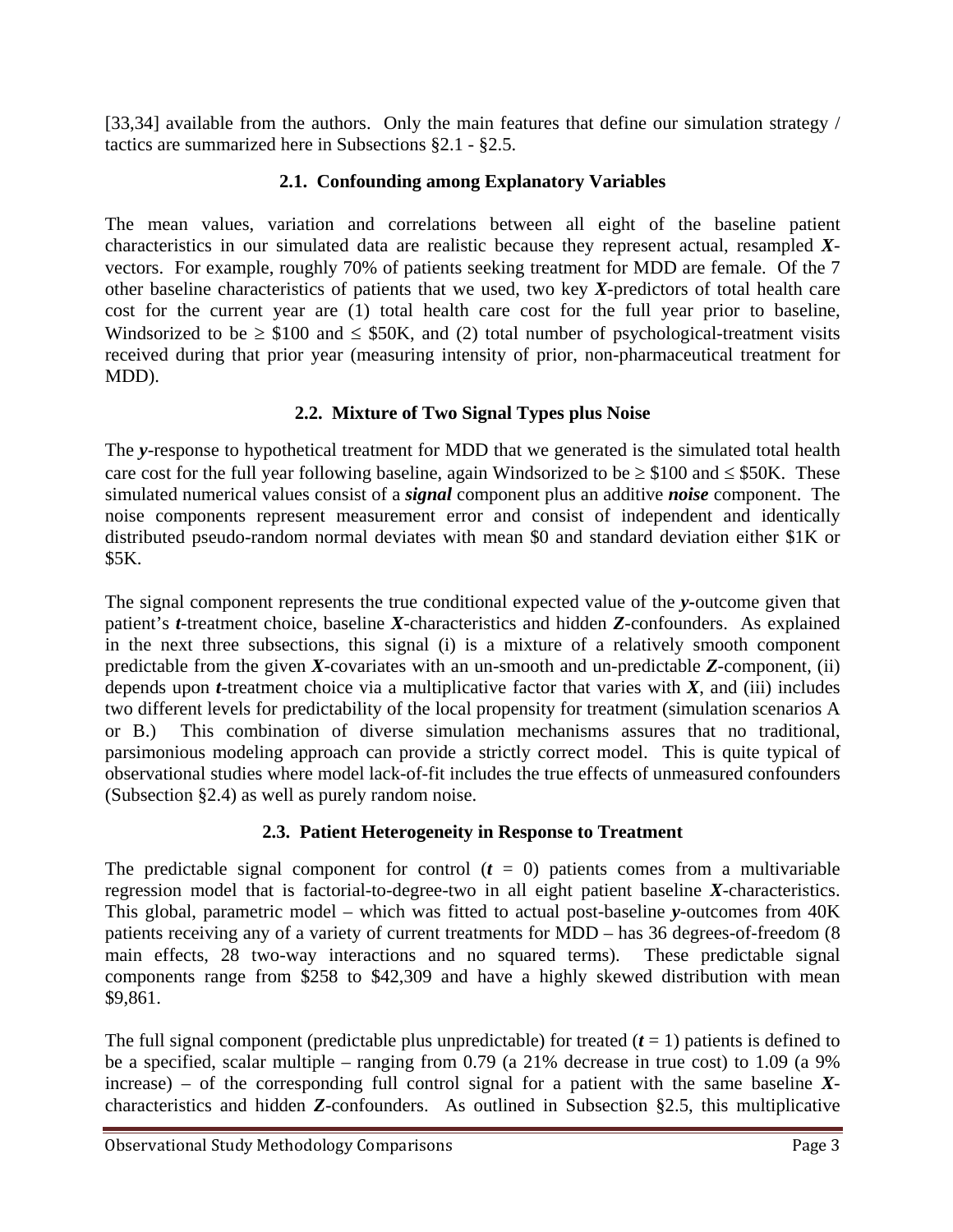factor, *trtmfrac*, depends only upon each individual patient's true propensity for treatment [24,25].

Together, these two sources of outcome heterogeneity assure not only that expected response to treatment received but also the true treatment effect difference  $(t = 1 \text{ minus } t = 0)$  varies from patient to patient.

#### **2.4. Hidden / Unmeasured Confounders**

Another feature of our simulation is that the eight baseline *X*-characteristics were also used to hierarchically cluster the initial 40K patients into three hundred clusters ranging in size from 16 to 548 patients. The 40K actual post-baseline *y*-outcomes used to fit the regression model described in Subsection §2.3 were then replaced by their within-cluster average values and a factorial-todegree-two model was again fit. This second time, only the unpredictable fitted residuals were retained, multiplied by 2 and shifted to have mean \$20K. These signal *Z*-components range from \$2,082 to \$46,808 and have a fairly symmetric distribution.

The full signal component for  $t = 0$  patients is then a mixture of the form  $\lceil \text{pmix} \times X \rceil$ -predictable cost component  $] + [ (1 - \text{pmix}) \times$  unpredictable cost **Z**-component ], where  $\text{pmix} = 0.1, 0.5$  or 0.9.

Three additional hidden simulation *Z*-effects are described next.

#### **2.5. Treatment Selection Bias**

Treatment selection bias (channeling) exists whenever the true propensity for treatment choice  $t =$ 1 somehow varies within a dataset. The 300 hidden clusters described above were again used to define true *Z*-propensities that vary from 0.25 to 0.75 but are constant for all patients within the same cluster. Furthermore, the cost multipliers described in subsection §2.3 are actually defined by a hidden linear **Z**-relationship: the scalar multiplier is *trimfrac* =  $1.24 - 0.6 \times$  true localpropensity.

In our six type "A" simulation scenarios, the true *Z*-propensities are 300 pseudo-random samples from the distribution uniform on 0.25 to 0.75. As a direct result, predicting either propensity or true variation in treatment effects from the given patient *X*-characteristics is difficult in all six A scenarios.

In our six type "B" simulation scenarios, the 300 true *Z*-propensity values (and corresponding multipliers) are re-assigned to the 300 hidden clusters in such a way that the correlation between the true **Z**-propensity and the predictable signal component for  $t = 0$  patients becomes  $+0.720$ ; this correlation is only +0.081 in all type A scenarios. Predicting propensity and/or true variation in treatment effects thus becomes much easier in type B scenarios, at least when pmix is 0.5 or 0.9. In fact, each type B scenario represents a situation where treatment  $t = 1$  saves money (0.79  $\leq$ multiplier  $<$  1) for patients with higher expected yearly cost and who are relatively likely to choose  $t = 1$  (propensity 0.40 to 0.75) but increases cost  $(1 \lt \text{multiplier} \le 1.09$  due to, say, failure to recover a higher acquisition charge for  $t = 1$ ) for patients with lower expected yearly cost (say, less severe depression) and who are relatively unlikely to choose  $t = 1$  (propensity 0.25 to 0.40).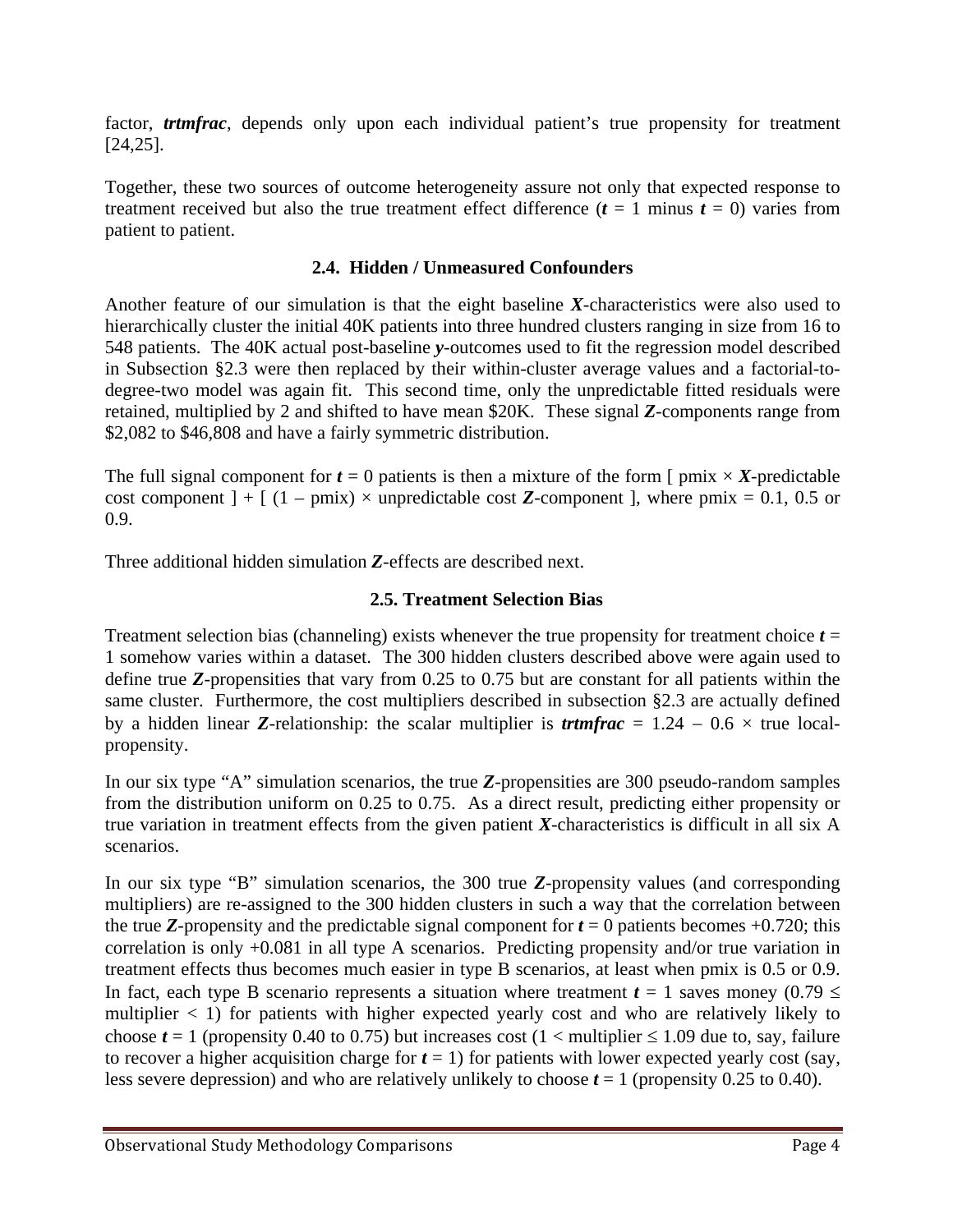Finally, each simulated dataset of size approximately 25K patients is formed by stratified resampling (with replacement) from the original 40K patients. The final **Z**-effect is that these strata are the 300 hidden clusters, and the 300 sub-sample sizes are (except for truncation to integers) proportional to the hidden cluster sizes. Due to this truncation, the number of patients in each of our simulation replications turned out to be 24,987.

## **3. THE SIX ALTERNATIVE APPROACHES COMPARED HERE**

The patient-level quantities of primary interest here are their true Counterfactual Differences in Expected Outcome:

$$
\Delta(X, Z) = E(y | t = 1, X, Z) - E(y | t = 0, X, Z).
$$

These quantities are called counterfactuals because only one *y*-outcome (signal plus noise) is assumed to be actually observed for each patient …either that for choice *t* =1 or else that for the control choice,  $t = 0$ . As a result, good estimators of these many, individual  $\Delta$  parameters typically do not exist. The LC approach attempts to estimate these  $\Delta$  parameters by looking for *approximate matches* on only the given *X*-covariates. As a result, some of the resulting LC estimates will usually be missing values and, in fact, none may be truly unbiased.

When a method of estimation yields individual  $\Delta$  estimates that (except for any missing values) are all equal numerically, that method will be said to be homogeneous. Otherwise, the method of estimation will be called heterogeneous.

The Main Effect of Treatment for each simulated dataset of roughly 25K patients is the expected value of  $\Delta(X, Z)$  when the true, joint distribution of  $(X, Z)$  corresponds to its sample distribution. Since true *Z*-propensity for treatment is within [0.25,0.75] and thus not near either 0 or 1 in our simulation, all of the individual  $\Delta(X, Z)$  effects are well defined. The alternative estimates of Main Effects to be compared here are simply the corresponding sample means of all non-missing individual  $\Lambda$  estimates.

The six alternative methods for estimating the true  $\Delta s$  compared here are described within subsections §3.1 to §3.4.

# **3.1. Direct Comparison of Treatment Cohort Means (Unadjusted)**

The overall treatment difference [Average of all observed  $\gamma$ -outcomes for treated ( $t = 1$ ) patients] minus [Average of all observed *y*-outcomes for control  $(t = 0)$  patients] is a natural estimator of E( $y \mid t = 1$ ) – E( $y \mid t = 0$ ) that is unadjusted for *X* (as well as for *Z*). This approach yields a single numerical value viewed here as providing homogeneous estimates for the individual  $\Delta s$ .

## **3.2. Covariate Adjustment via Multivariable Regression**

Consider the simple linear model  $E(y | t, X) = \mu I + \alpha t + X \beta$ , where *I* is a dummy vector of all ones, *t* is a dummy vector of zeros and ones, and *X* represents the matrix with eight columns of baseline patient characteristics. Fitting this model yields an estimate of  $\alpha$  that provides a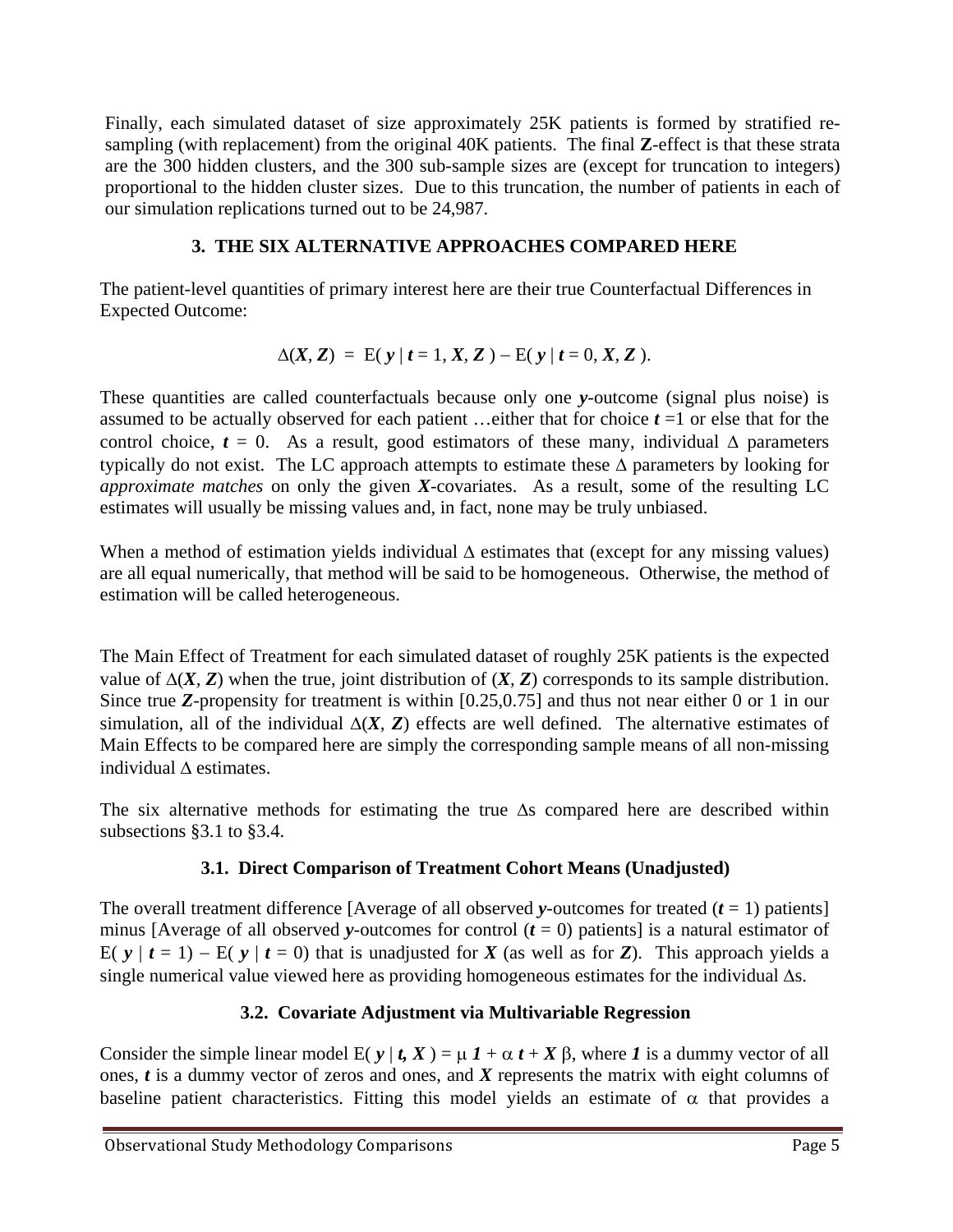homogeneous estimator of the individual  $\Delta s$ .

Quite simple generalizations of the above model may (i) include interactions between *t* and the columns of *X* or else (ii) drop the " $\alpha$  *t*" term but allow the  $\beta$  vector to be different for treated and control patients. Models fitted in this second way can produce two *y*-predictions for each patient: one as if treatment  $(t = 1)$  were chosen, and the other for the control choice  $(t = 0)$ . Both of these generalizations would then provide heterogeneous estimates of individual  $\Delta s$ . Such generalizations (and the strategies needed to fit them) are typically considered inappropriate for use in clinical trial settings. Although severe model selection bias can be injected into analyses of observational data in this way, published accounts rarely admit that models (and inferential statistics such as p-values) other than the one reported were also considered.

# **3.3. Estimation of Propensity Scores via Logistic Models**

Logistic regression models are commonly used to predict propensity scores (PS), which are the conditional probabilities, **p**, of treatment choice  $t = 1$  given X. These models assume that the vector of conditional log odds,  $log[p/(1-p)]$ , is linear of the form  $\mu$  *1* + *X*  $\beta$ , where *1* is again a dummy vector of all ones, and *X* represents the matrix with eight columns of baseline patient characteristics. Propensities estimated in this way are typically used in analyses of observational data in one of the three ways described in subsections §3.3.1-3.

A fourth possibility is to use PS estimates to match treated and control patients in some fixed ratio, usually 1:1. This strategy is not evaluated here because data from many patients would thereby be (randomly?) "dropped" from each such analysis. After all, in our simulations, true propensity is constant within 300 hidden X-space sub-regions but varies somewhat uniformly from 0.25 (1:3) to 0.75 (3:1) across these sub-regions. As a result, roughly 25% of patients could typically be assigned a missing value as their  $\Delta$ -estimate when doing 1:1 matching.

# 3.3.1 Using an Estimated Propensity in Covariate Adjustment

Propensities estimated via a logistic model are non-linear functions of patient baseline **X**characteristics. Thus, they can typically be included in a regression model for predicting treatment **y**-outcomes, along with the given **X**-variables, without necessarily causing serious ill-conditioning (multicolinearity). This simple twist on traditional covariate adjustment (§3.2) apparently constitutes the most frequent use of propensity scores in published analyses of observational data [35,36] – quite possibly simply because such analyses are quite easy to do using current statistical software. These recent reviews point out that the findings in most such studies tend to change rather little due to augmenting **X** with **p** …quite possibly because all such fitted models typically demonstrate considerable lack-of-fit.

Here, we evaluate the rMSE loss resulting from replacing the **X** matrix by only this **p** vector. The regression model then becomes  $E(\mathbf{y} | \mathbf{t}, \mathbf{p}) = \mu \mathbf{1} + \alpha \mathbf{t} + \beta \mathbf{p}$ , where  $\beta$  is a scalar. After all, this is the usage originally suggested by propensity theory [24,25], and our simulation will verify that little or nothing is lost by making this substitution.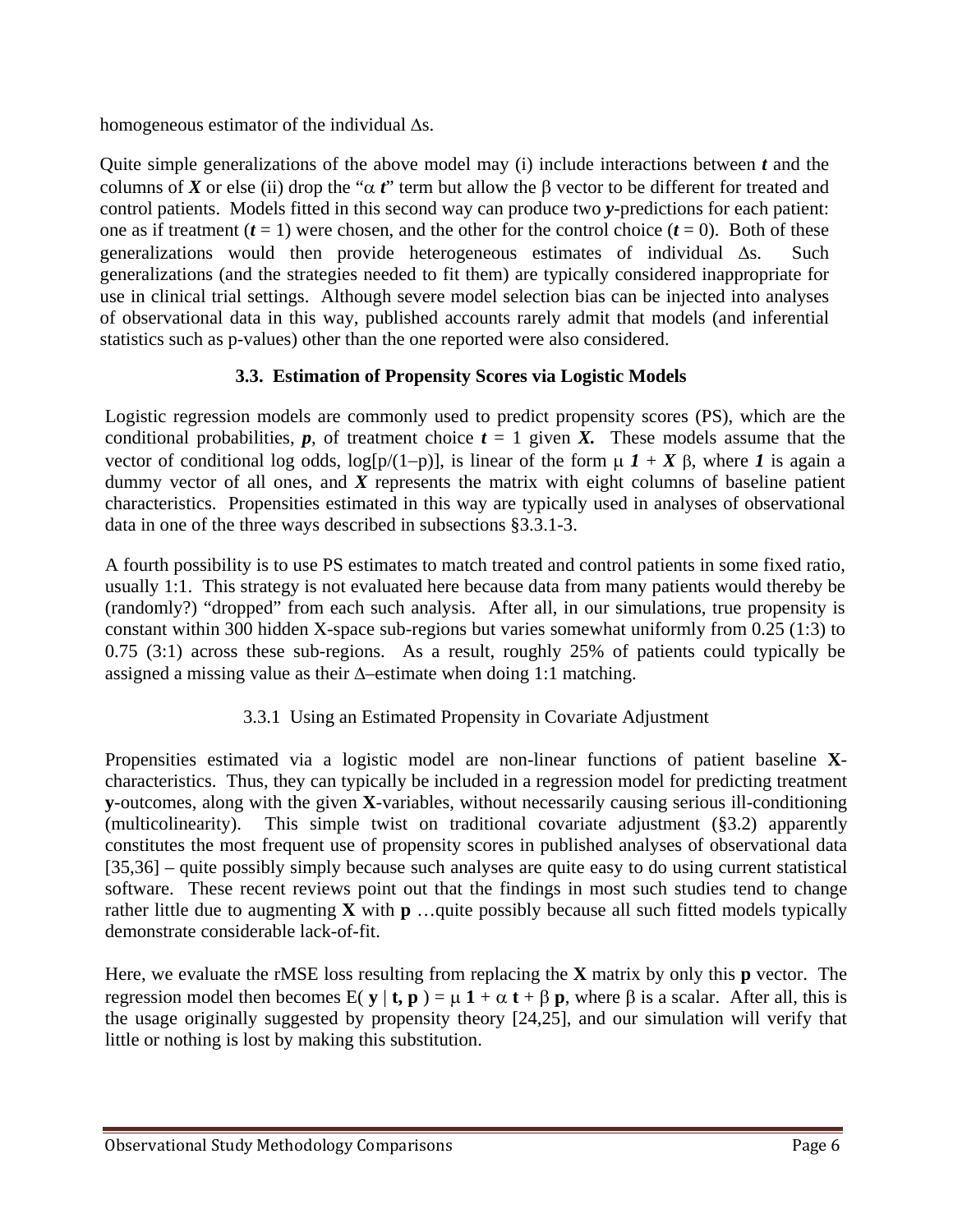### 3.3.2. Weighting by the Inverse Probability of Treatment Received

The unbiasedness condition developed by Bang and Robins [37] suggests that y-outcomes from treated and untreated patients need to be "weighted" differently. Specifically, let  $\delta$  denote a hypothetical binary random variable independent of the y-outcome and such that  $\delta = 1$  when a patient chooses treatment (t = 1) and  $\delta = 0$  when that patient chooses control (t = 0). Under the restriction that the probability, p, that this patient chooses treatment is strictly  $> 0$  and  $< 1$ , it follows that  $\delta \times \gamma / p$  and  $(1-\delta) \times \gamma / (1-p)$  are unbiased estimates of the conditional expected outcomes given the treatment and control choices, respectively.

The above observation intuitively "suggests" use of weighted least squares to estimate outcome effects, where weights are taken to be inversely proportional to each patient's estimated propensity for choice between treatment and control. While this sort of weighting is indeed used in both "doubly robust" estimation [37-39] and in LC, it remains unclear whether use of weighted least squares can be "fully justified" by a result that concerns unbiased (rather than minimum variance) estimation. In fact, the simulation results of Freedman and Berk [40] as well as the results presented here are highly unfavorable to use of traditional PS estimates in defining least squares weights.

In all fairness, problems associated with "stabilizing" regression weights are well know, and improved methods have been proposed [37, 41-43]. In other words, the rMSE loss associated with only a relatively naïve way to re-weight patients is being evaluated here.

### 3.3.3. Propensity Score Stratification (Binning)

Rosenbaum and Rubin [26] proposed using propensity score estimates to rank-order patients and to thereby form as few as five "bins" of adjacent patients, the number of subclasses suggested by Cochran [19]. When one's statistical model uses a linear functional,  $x'B$ , the (three or more) resulting "interior" bins then correspond to all patients on and/or between a pair of parallel, linear hyperplanes. Patient subclasses formed without using explicit X-space boundaries are typically simply called "strata."

Given the capabilities of today's statistical computing environments, analysts can easily use more than five patient subclasses and/or relatively sophisticated within-and-across-subclass data summarization tools, such as bootstrapping. The bootstrap stratification approach whose rMSE loss is evaluated here [44,45] uses estimated propensity score deciles from logistic regression for predicting treatment choice from all baseline *x*-variables.

## **3.4. Local Control using Patient Clustering to form many Subgroups**

The essence of the LC approach is easy to explain and can be fully appreciated by non-technical audiences. LC starts by dividing all patients (treated or control) up into many subgroups, most typically using some form of traditional clustering [20, 21] on some subset of all available *x*variables.<sup>1</sup> Within each resulting subgroup that contains both treated and control patients, a Local

<sup>1</sup> Technically, any way to form subgroups can be used in LC that (i) assures that, within each subgroup, patients are relatively well-matched on their baseline X-characteristics and (ii) avoids deliberate creation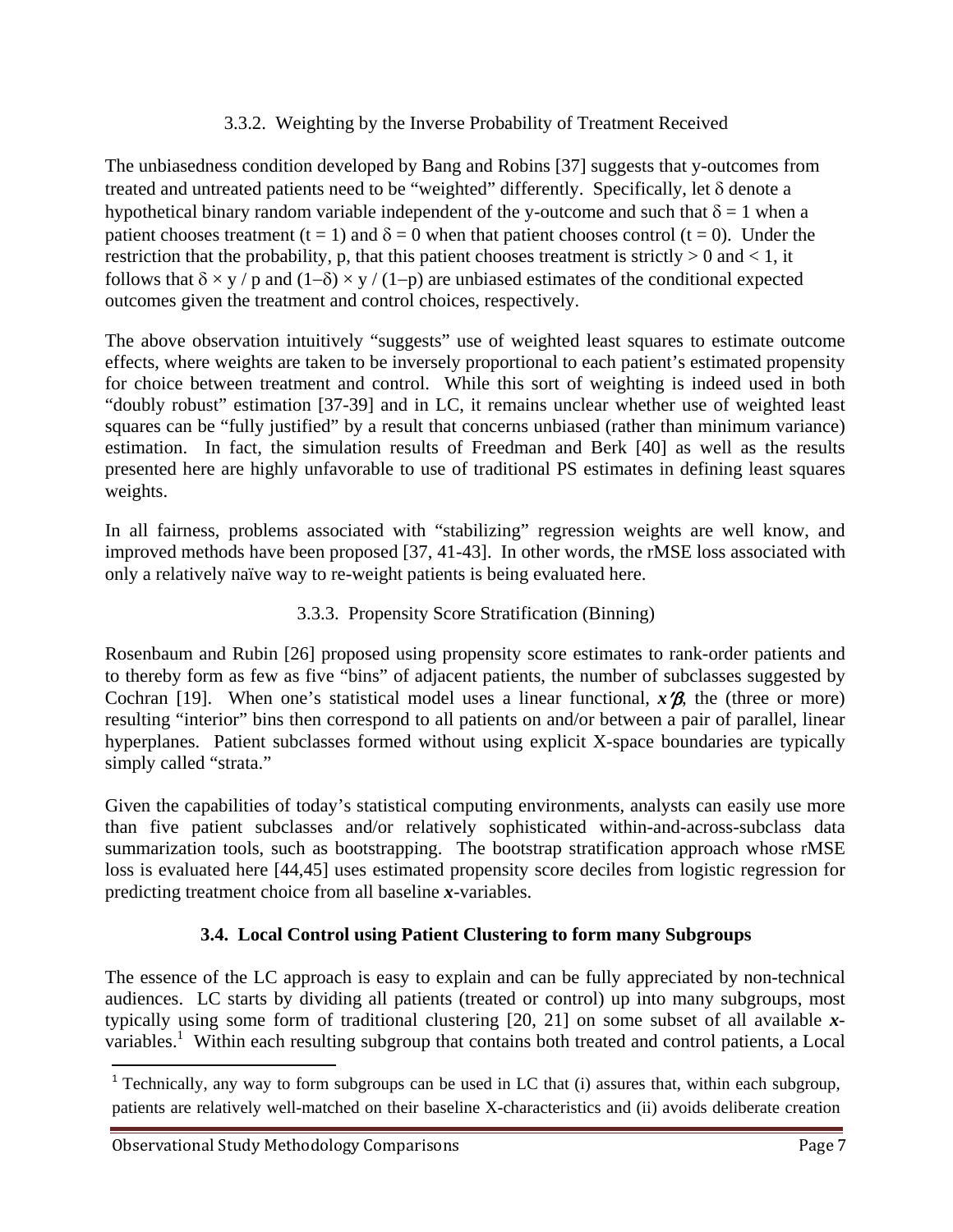Treatment Difference,  $LTD = (Avg. Outcome on Treatment) - (Avg. Outcome on Control)$ , is computed, providing a homogeneous estimate of the true  $\Delta s$  for those particular patients. However, LTD estimates ultimately become heterogeneous when merged across all subgroups, yielding a full "LTD distribution" that can be displayed as a histogram or as a Cumulative Distribution Function (CDF.)

If patient subgroups could be formed using hidden *Z*-information as well as observed baseline *x*variables, it would be intuitively clear from first principles that the resulting LTDs would then be unbiased estimates of the corresponding local  $\Delta(X,Z)$  main-effects. As alluded to in §3.3.2, LTDs correspond to local "doubly robust" estimates when the statistical model is nested ANOVA (treatment within subgroups formed using only *x*-variables.) In other words, the local (within subgroup) estimates of p and  $(1-p)$  are then the local fractions of patients choosing treatment and control, respectively.

While some relatively sophisticated strategies and tactics for LC analyses have been proposed [46- 49], one very simple "special case" of LC will be the primary focus of our rMSE loss comparisons. Since each replication in our simulation will use pseudo-observational data on roughly 25K patients, the LC specification we will evaluate uses hierarchical, complete-linkage clustering on all baseline *x*-variables (in their standardized form) to form 1K patient subgroups. In other words, theaverage number of patients per cluster will be approximately 25, which is slightly larger than the LC recommended minimum average values of 8 to 10 [49].

On the other hand, as part of a secondary objective to illustrate the variance-bias trade-offs that can result from reducing the number of subgroups formed in an LC analysis, we will also display the rMSE losses corresponding to forming 200, 300, 400 or 500 clusters from the same hierarchical tree used to form 1K clusters within each simulation replication.

## **4. POTENTIAL FOR VARIANCE-BIAS TRADE-OFFS**

Of the six alternative analysis approaches compared here, only the LC approach focuses upon estimation of heterogeneous treatment effects. $2^{\circ}$  On the other hand, LC estimates are typically homogeneous within patient subgroups, so the degree of potential heterogeneity in LC estimates is thus determined by the number of subgroups actually used in a LC analysis.

## **4.1. Uniform Shrinkage towards the Main-Effect of Treatment**

A relatively simple way to illustrate possible MSE trade-offs is to consider so-called "shrinkage"

<u> 1989 - Johann Stein, marwolaethau a gweledydd a ganlad y ganlad y ganlad y ganlad y ganlad y ganlad y ganlad</u>

of "pure" subgroups (containing only treated or only control patients) in those sub-regions of X-space that lie within the common support of both treatment cohorts. Approaches that either prohibit formation of subgroups with fewer than, say, 10 or 25 patients or which penalize formation of small subgroups can be helpful.

<sup>&</sup>lt;sup>2</sup> Again, as discussed in section §3.2, multivariable regression models can produce heterogeneous estimates but are not traditionally used for this purpose.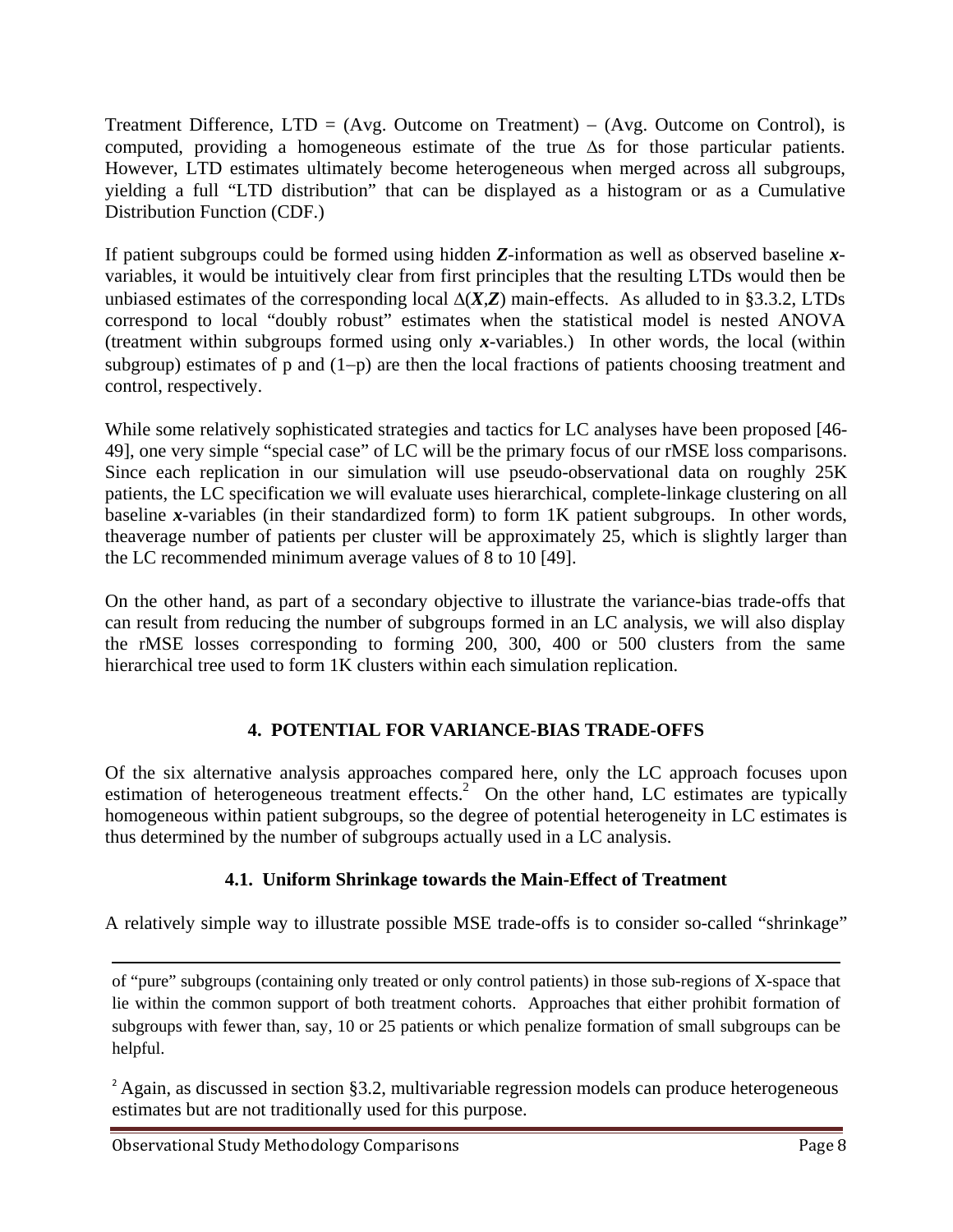estimators, Obenchain [50]. In direct analogy with the heterogeneous  $\Delta(X,Z)$  effects discussed here in Section §3, this particular shrinkage reference discusses the estimation of true potencies that vary from batch-to-batch within an industrial production process. The basic idea is to use a constant, multiplicative factor,  $\delta$ , which is strictly positive  $(0 < \delta)$  but less than one  $(\delta < 1)$ , to literally shrink assay results from individual production batches towards their long range average. Which numerical value of  $\delta$  then minimizes MSE risk?

A well-defined and intuitive answer is provided by the following random effects formulation. Suppose that the true heterogeneity of effects has "between" subgroup variance  $\sigma_B^2$  while the local "within" subgroup variance of estimation is  $\sigma^2 w$ . The MSE optimal value for  $\delta$  is then  $\sigma^2 B / (\sigma^2 B +$  $\sigma^2$ <sub>W</sub>).

In particular, suppose that the local "within" subgroup variance,  $\sigma^2$ <sub>W</sub>, is considerably larger than the corresponding "between" subgroup heterogeneity variance,  $\sigma^2$ <sub>B</sub>. Considerable shrinkage of estimates of heterogeneous  $\Delta(X,Z)$  effect estimates towards their "main effect" is MSE optimal in this case. This happens whenever patient subgroups are numerous and thus are relatively small. Using many subgroups tends to increase LC estimate heterogeneity but also tends to increase  $\sigma^2$ <sub>W</sub>. Unfortunately, from a MSE reduction perspective, increasing  $\sigma^2$ <sub>W</sub> encourages shrinkage that would then reduce potential for heterogeneity in LC estimates.

To illustrate this point, let  $\sigma_N^2$  denote the variance of the additive white-noise in our simulations, which is always either  $(\$1K)^2$  or  $(\$5K)^2$ . With  $n_1$  and  $n_0$  denoting the local number of treated and control patients, respectively, within a patient subgroup, it follows that  $\sigma^2 w = \sigma^2 N (n1+n0)$  / (n1×n0). In other words,  $\sigma^2 w \ge \sigma^2 w$  unless  $n_1$  and  $n_0$  are both at least 2.

Again,  $\sigma^2$ <sub>W</sub> can always be made smaller by decreasing the number (and increasing the size) of patient subgroups. This tactic tends to increase both  $n_1$  and  $n_0$  and thus decreases  $\sigma^2$ <sub>W</sub> for any fixed value of  $\sigma_N^2$ . While this tactic decreases heterogeneity of LC estimates, it also discourages any further shrinkage simply to reduce MSE.

Meanwhile, note that  $\sigma_B^2$  is  $(\$1.7K)^2$  or less in each of our heterogeneous treatment-effect simulations. This suggests that heterogeneous LC estimates will have much less desirable rMSE loss characteristics when  $\sigma_N^2$  is  $(\$5K)^2$  rather than the other, much smaller value of  $(\$1K)^2$ .

#### **4.2. Shrinkage via Choice of Number of Subgroups**

The variance-bias trade-offs of primary interest in LC applications result simply from choice of the total number of subgroups formed. Such trade-offs are more subtle than the above illustration using uniform shrinkage towards the single, overall "main-effect" of treatment. Especially when patient subgroups are formed via hierarchical clustering in *x*-space, as they are in our simulations, larger subgroups are literally formed by merging smaller subgroups together. This sort of simple averaging of **y**-outcomes for treated and control patients within larger subgroups yields diffuse shrinkage towards local, heterogeneous targets.

Intuitively, using relatively many (but necessarily smaller) patient subgroups reduces the bias in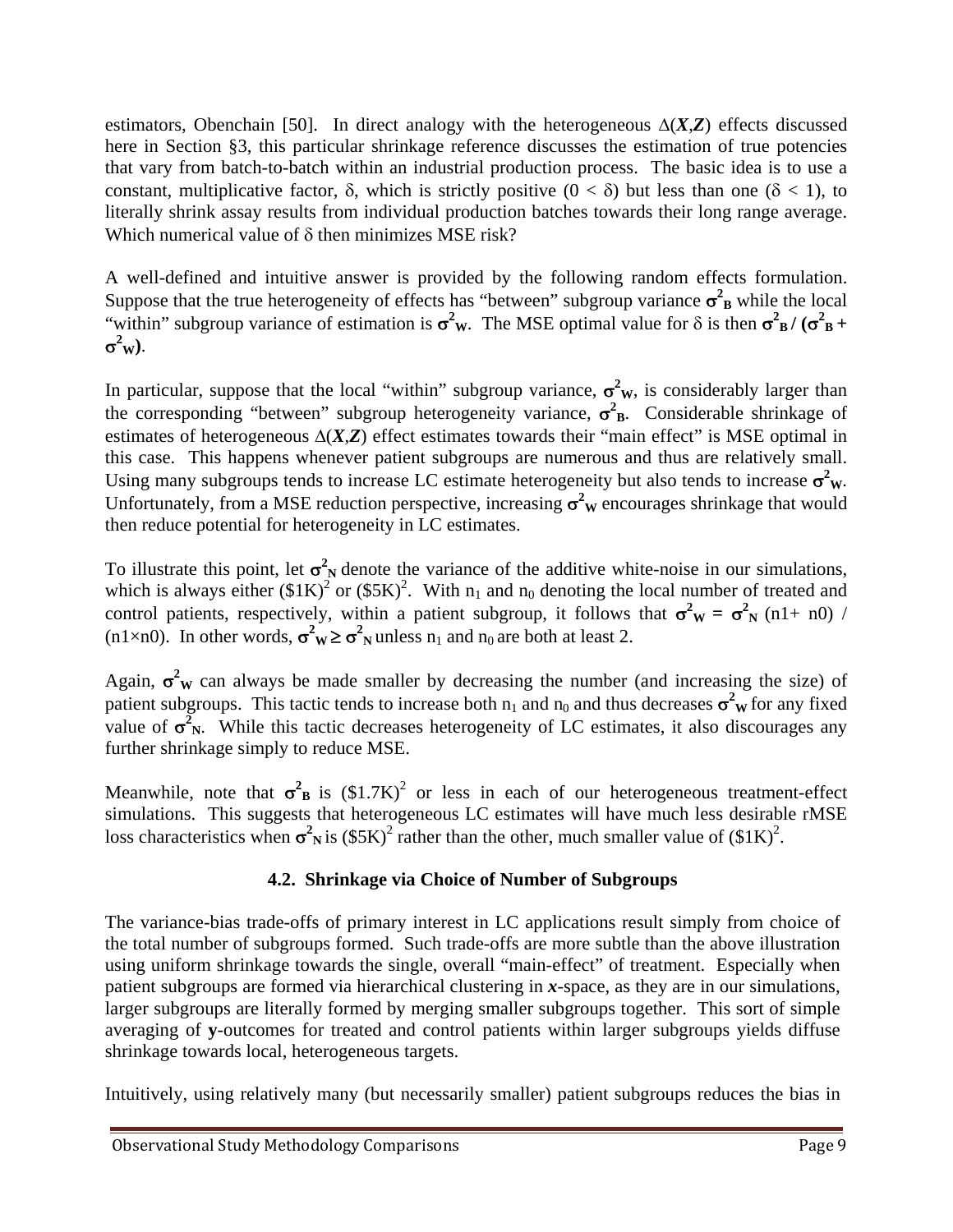LTD estimates. However, using fewer (but larger) subgroups clearly reduces the variances of individual LTD estimates. Thus fewer LC subgroups may well be better in a rMSE loss sense simply because one is thereby *shrinking via additional averaging* of LTD estimates.

#### **5. rMSE LOSS COMPARISONS BETWEEN HETEROGENEOUS AND HOMOGENEOUS TREATMENT EFFECT ESTIMATES**

The primary focus of our root MSE loss comparisons will be on situations where the traditional, global, parametric models underlying the approaches of subsections §3.2, §3.3.1 and §3.3.2 are not completely correct models. True counterfactual differences are then also not actually constant within the patient subgroups formed in the PS stratification and LC approaches of subsections §3.3.3 and §3.4. In other words, we will focus on comparisons among alternative approaches in situations where no one approach is exact, but all are reasonable approximations.

Our simulation scenarios are of three basic types, called A, B and C. Our type A scenarios are particularly challenging for all approaches to estimation because they illustrate cases where propensity for treatment choice  $(t = 1$  versus  $t = 0$ ) is essentially independent of all observed patient baseline *x*-characteristics …i.e. treatment choice depends at most on hidden *Z*-factors. In our type B scenarios, the propensity for choice  $t = 1$  tends to steadily increase as the expected  $y$ outcome (total yearly cost) predictable from observed patient baseline *x*-characteristics increases.

Our type A and B simulations each include the six special cases listed in Table 1. Specifically, the additive white noise has two levels of variance:  $(\$1K)^2$  in the odd cases (1, 3 and 5) and  $(\$5K)^2$  in the even cases (2, 4 and 6). Meanwhile, the "pmix" factor, which determines how much of y-outcome signal is predictable from patient baseline x-characteristics, has three levels: the true signal is only 10% predictable in the cases 1 and 2, 50% predictable in the cases 3 and 4, but 90% predictable in the cases 5 and 6.

For completeness, our simulations also include a single type C scenario where the true effect of treatment is homogeneous for all patients, the *y*-outcome signal is 100% predictable from patient baseline *x*-characteristics, and the additive white noise has variance  $(\$1K)^2$ . In other words, the traditional, global, parametric modeling approaches are exactly "correct" in our single type C scenario. Scenarios A5 and B5 use pmix = 90% and the same noise level as Scenario C.

Table 2 displays the root MSE loss estimates for 10 alternative approaches to estimation of true counterfactual differences in expected *y*-outcome for our 13 simulation scenarios. Each scenario was replicated to assure that all rMSE loss estimates are accurate to the nearest dollar (\$).

Because the five right-most columns of Table 2 describe approaches yielding only homogeneous estimates of counterfactual differences, their root MSE loss cannot be less that the true standard deviation of the unknown, true counterfactual differences in the 13 individual scenarios. These values are listed in the middle column of Table 2 under the heading "Homo Lower Bound". Note that this value is zero for the type C scenario in the bottom row of the table, but this lower bound exceeds \$1K in all of the heterogeneous effect scenarios of types A and B. Note further that this lower bound tends to decrease in special cases 1 through 6 as the "pmix" proportion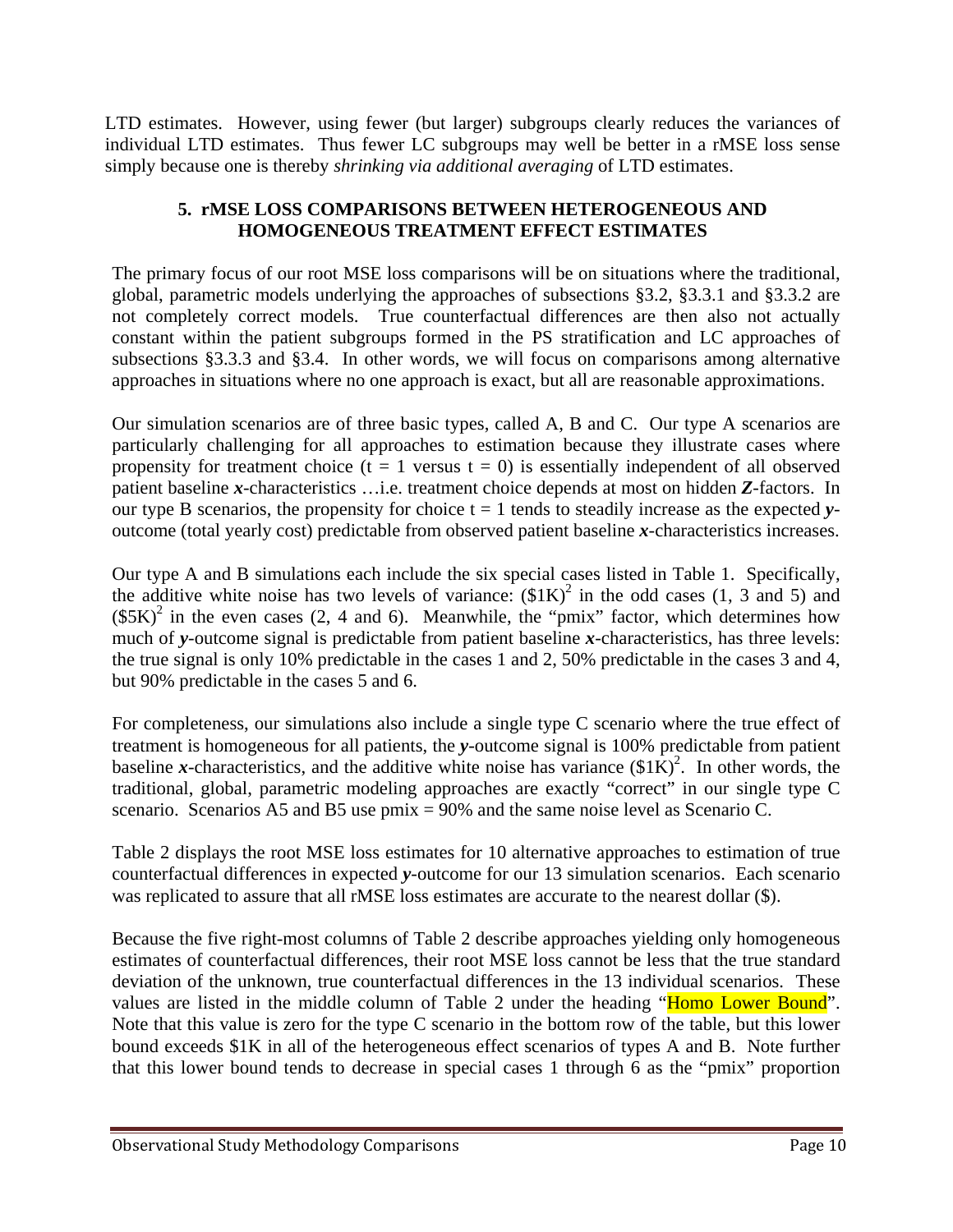increases. This results because the hidden (unpredictable) heterogeneity is apparently slightly larger than is the heterogeneity predictable from patient baseline *x*-characteristics.

Finally, the variance-bias trade-offs discussed in Section §4 predict some of the patterns of rMSE loss variation observed in Table 2. In particular, the LC approach using 1K patient clusters is not competitive in any of the even-numbered type A and B scenarios where the variance of the additive noise,  $(\$5K)^2$ , greatly exceeds the true variability of treatment effect heterogeneity, which ranges from  $(\$1.1K)^2$  to  $(\$1.7K)^2$ . These sets of one thousand LTDs may well have relatively low bias as estimates of almost 25K heterogeneous counterfactual differences but they clearly also have relatively high variance. On the other hand, the LC approach using 1K patient clusters is a clear overall winner in 5 of the 6 odd-numbered type A and B scenarios where the variance of the additive noise is only  $($1K)^2$ .

As further evidence for potential variance bias trade-offs, Table 2 lists the rMSE loss for our secondary interest in using fewer than 1K clusters in LC. In this regard, note that using 500 patient clusters always yields lower rMSE than 1000 clusters, and rMSE can always be further reduced here by using only 400 LC clusters! In fact, using only 200 LC clusters yields the lowest overall rMSE in 6 of the 12 type A or B scenarios.

#### **5.1 Insights from Type A Scenarios**

The most striking result from our 6 type A scenarios is that "no adjustment" yields the lowest overall rMSE loss in scenario A1 as well as in the 3 even-numbered scenarios where the variance of the additive white noise is high,  $(S5K)^2$ . In other words, the fact that numerical values of PSlocal -- the local propensity for treatment (choice  $t = 1$ ) -- were randomly assigned to the 300 clusters of 40K baseline *X*-vectors in the type A scenarios makes propensity quite difficult to predict. Needless to say, perhaps, but difficulty in predicting propensity from biased patient samples can also make it difficult to accurately predict *y*-outcomes as well as counterfactual treatment differences!

In a sense, it's not surprising that LC using 1K clusters yields the lowest overall rMSE loss in the 2 remaining odd-numbered scenarios …where the variance of the additive white noise is low,  $($1K)^2$$ , and pmix is 0.5 or 0.9. After all, the LC approach does not rely in any way on modelbased estimates of propensity. Once subgroups of patients who are well matched in *x*-space have been formed, propensity estimates can then, of course, be directly observed as local fractions of patients choosing treatment. But estimation of propensity is a purely optional exercise in the LC approach. In other words, difficulty in estimation of propensity can have little direct impact on the LC approach.

## **5.2 Insights from Type B Scenarios**

In our type B scenarios, "no adjustment" again yields the lowest overall rMSE loss in scenario B2, while "MV Reg" and "PS as Cov" win in the other 2 even-numbered scenarios. Meanwhile, LC with 1K clusters minimizes rMSE in all 3 odd-numbered scenarios …where the variance of the additive white noise is low,  $(\$1K)^2$ . In all 6 type B scenarios, variance-bias trade-offs could be used to further reduce rMSE loss via using only 200 or 300 clusters in LC.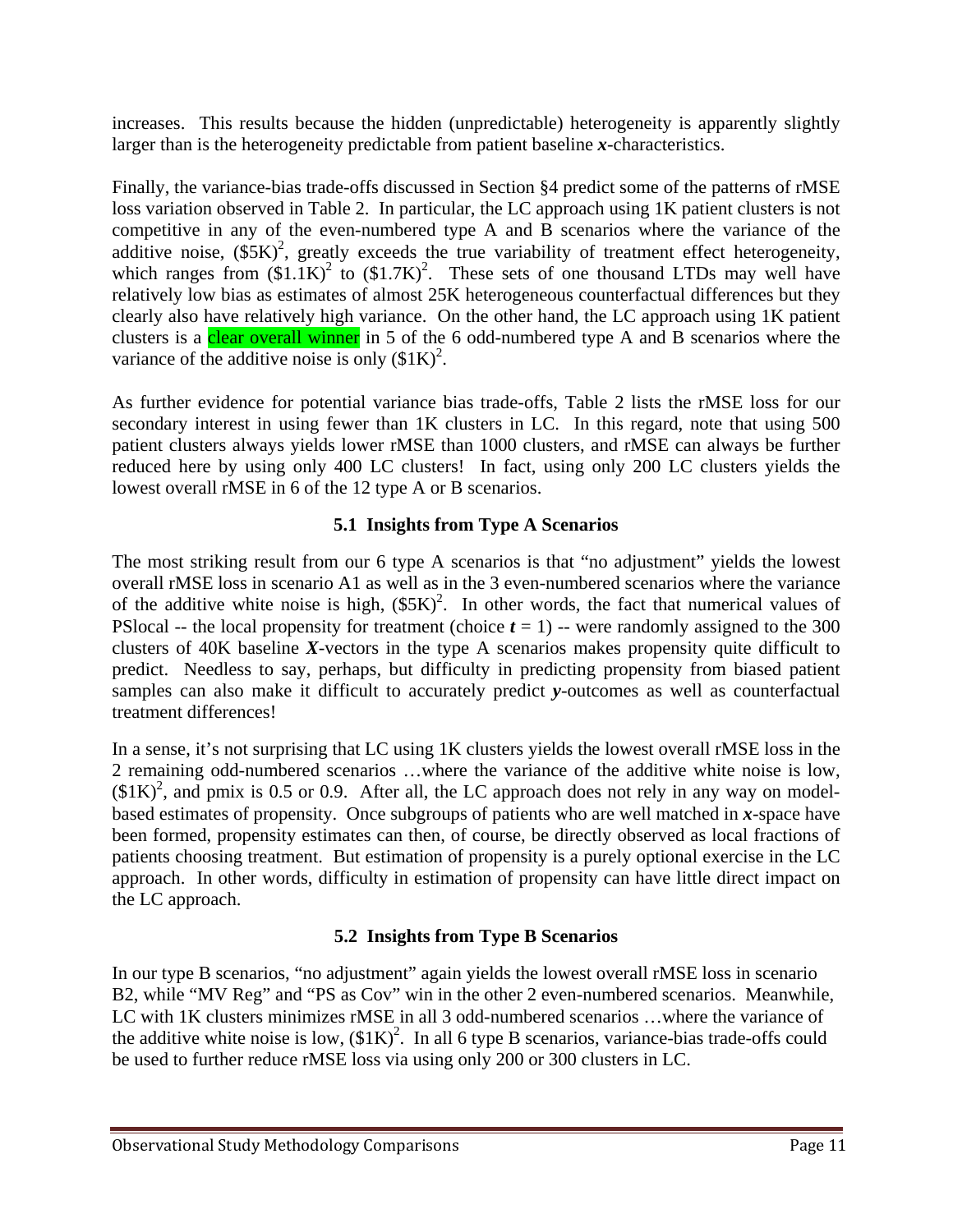#### **5.3 Insights from the Type C Scenario**

When models assume that true counterfactual differences are homogeneous and that assumption is a correct one, estimates from those models can achieve really low rMSE. The key difference between scenarios B5 and C is that the lower bound on rMSE loss of homogeneous estimates thereby drops from \$1,342 to \$0. As suggested by the propensity scoring work of Rosenbaum and Rubin [24,25], adjustment using a single covariate (the estimated propensity for choice  $t = 1$ ) can do just as well in this case as a multivariable regression model that includes all observed patient baseline *x*-characteristics. Even the naïve IPW estimator does better here than LC with 1K patient clusters. In fact, the really obvious loser (rMSE  $= $1,928$ ) in this highly special case is failure to make any adjustment for treatment selection bias.

#### **6. OTHER ADVANTAGES OF PATIENT SUBGROUPING APOPROACHES**

This paper has focused upon demonstrating that the Local Control approach to estimation of heterogeneous counterfactual differences in treatment effects can be more accurate, in an rMSE sense, than homogeneous (main-effect only) estimators whenever the true heterogeneity of counterfactual treatment differences is larger than any purely random noise in the data. Luckily, the LC approach also offers many other advantages.

Parametric models can be a big help in situations where data are not sufficiently plentiful to be locally "dense." In these cases, models can interpolate within or extrapolate beyond the available data. Unfortunately, in traditional approaches to analysis of large, observational datasets [3,4,14], a common tendency is to ignore the lack-of-fit in models and focus, instead, upon the statistical significance of their estimates.

Neither patients nor their caregivers should really care very much about what some poorly-fitting model says their *y*-outcome "should" be given their known *x*-characteristics. Rather, and especially as observational data become more and more plentiful, patients should want to know what *y*-outcomes have recently been experienced by other patients "like me" [51]. Given adequate data, oversimplifications from global, parametric models are not needed to address the health care information needs of individual patients. In LC, local estimates (LTDs) become the building blocks of a realistic, overall analysis.

The greatest strengths of the LC approach are its (nonparametric) simplicity and focus on the information truly needed by individual patients, caregivers and health policy makers. For example, suppose that the *y*-outcome of interest is an adverse event rate, and a LC analysis yields an observed LTD distribution with a long left-hand tail of negative differences and a long righthand tail of positive differences in adverse event rates. This means that patients in the left-hand tail experience fewer adverse events on treatment (choice  $t = 1$ ), while patients in the right-hand tail experience fewer adverse events on control (choice  $t = 0$ .)

Finally, using the above information from an LC analysis, suppose that further research shows that it is possible to fairly accurately predict in which LTD tail certain individual patients will fall. Suddenly, the question of which treatment choice has the higher overall adverse event rate has become medically moot. Instead, all ethical attention should then be focused on using individualized medicine to assure that the left-tail patient types receive treatment while the right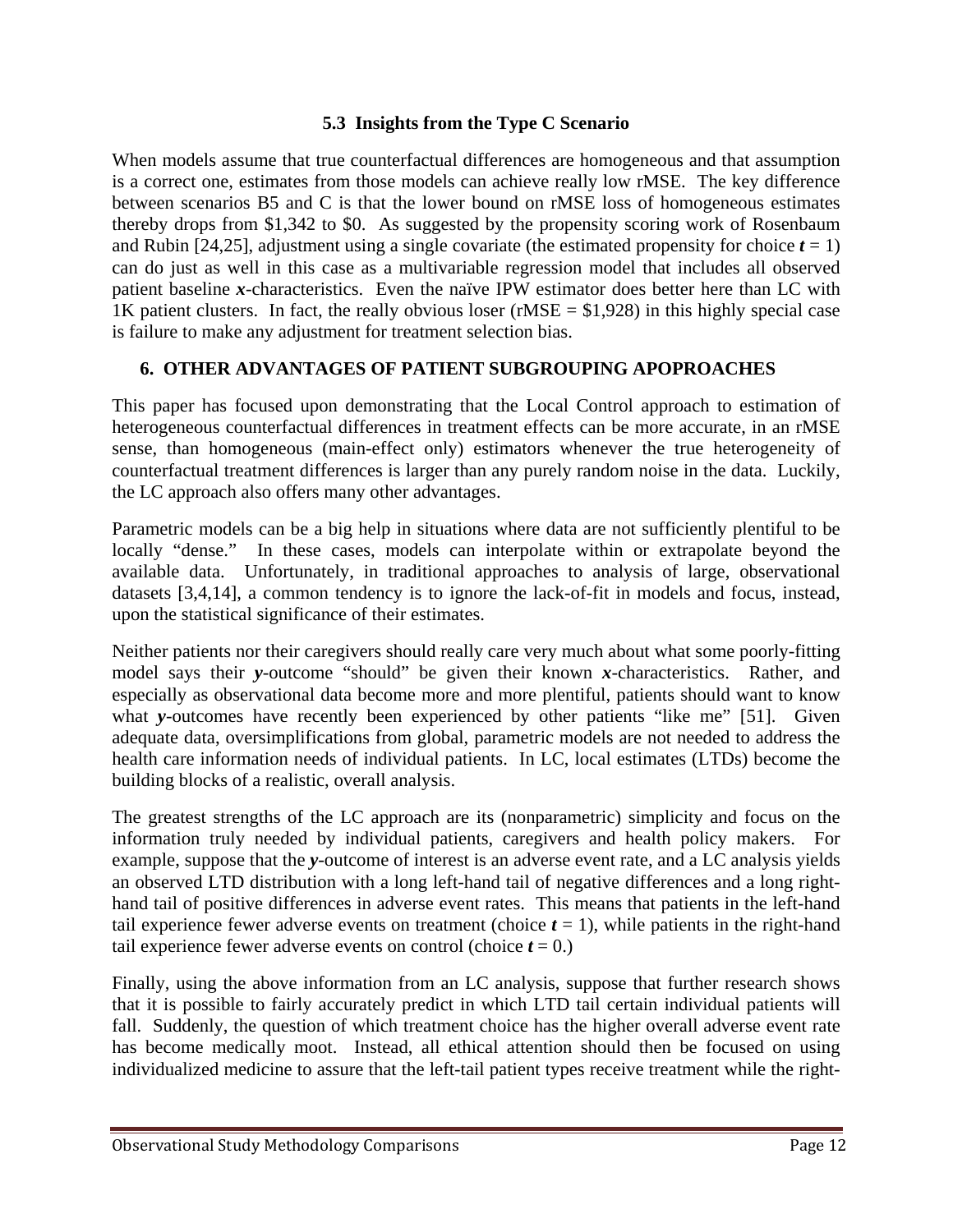tail types receive control. Furthermore, this particular treatment choice will also be seen as relatively unimportant for some patients, specifically, those whose LTDs are near zero.

The new emphasis on Comparative Effectiveness in health care research needs to compare alternative treatments head-to-head using more meaningful and relevant criteria than simply traditional main-effects. This will require improved statistical methods [14], sound and realistic statistical thinking [52] and avoidance of deliberate underrepresentation of uncertainty in findings from observational studies [53,54].

#### **References:**

- [1] K. M. Thompson, Risk In Perspective: Insight and Humor in the Age of Risk Management, Newton Centre, MA: AORM (2004).
- [2] D. C. Des Jarlais, C. Lyles and N. Crepaz, Improving the reporting quality of nonrandomized evaluations of behavioral and public health interventions: the TREND statement, Am J Public Health 94 (2004), 361-366. (Transparent Reporting of Evaluations with Nonrandomized Designs, http://www.trend-statement.org)
- [3] E. von Elm and M. Egger, The scandal of poor epidemiological research [Editorial], BMJ 329 (2004), 868–869.
- [4] S. J. Pocock, T. J. Collier, K. J. Dandreo, B. L. de Stavola, M. B. Goldman, L. A. Kalish, L. E. Kasten and V. A. McCormack, Issues in the reporting of epidemiological studies: a survey of recent practice, BMJ 329 (2004), 883–888.
- [5] J. P. A. Ioannidis, Contradicted and initially stronger effects in highly cited clinical research, JAMA 294 (2005), 218–229.
- [6] J. P. A. Ioannidis, Why most published research findings are false, PLoS Med 2 (2005), e124. doi: 10.1371/journal.pmed.0020124.
- [7] E. von Elm, D. G. Altman, M. Egger, S. J. Pocock, P. C. Gøtzsche and J. P. Vandenbroucke, Strengthening the reporting of observational studies in epidemiology (STROBE) statement: guidelines for reporting observational studies, BMJ 335 (2007), 806–808. (http://www.strobe-statement.org)
- [8] D. M. Kent and R. A. Hayward, When averages hide individual differences in clinical trials, American Scientist 95 (2007), 60–68.
- [9] D. M. Kent and R. A. Hayward, Limitations of applying summary results of clinical trials to individual patients: the need for risk stratification, JAMA 298 (2007), 1209–1212.
- [10] T. Siegfried, Odds Are, It's Wrong: Science fails to face the shortcomings of statistics. Science News 177 (2010), 26-29.
- [11] J. Lehrer. The Truth Wears Off: Is There Something Wrong with the Scientific Method? New Yorker December 13 (2010).
- [12] S. Begley. Why Almost Everything You Hear About Medicine Is Wrong, Newsweek January 24 (2011).
- [13] S. S. Young and A. Karr, Deming, data and observational studies: A process out of control and needing fixing, Significance, September (2011), 122-126.
- [14] M. van der Laan and S. Rose, Statistics Ready for a Revolution: Next Generation of Statisticians Must Build Tools for Massive Data Sets, AMStat News September (2010), 38- 39.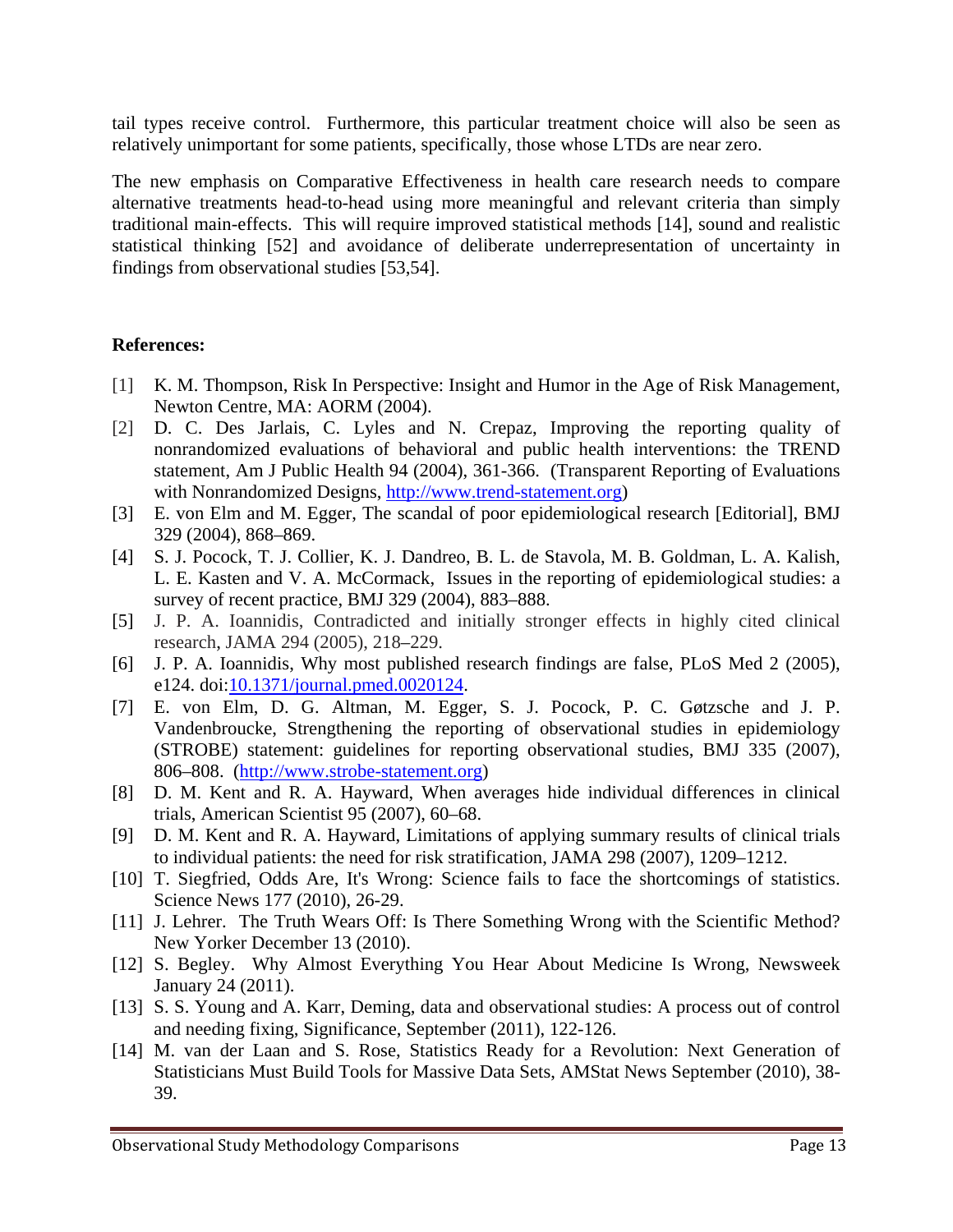- [15] S. H. Kaplan, J. Billimek, D. H. Sorkin, Q. Ngo-Metzger and S. Greenfield, Who Can Respond to Treatment? Identifying Patient Characteristics Related to Heterogeneity of Treatment Effects, Medical Care 48 (2010), S9–S16 [Comparative Effectiveness.]
- [16] S. J. Ruberg, L. Chen and Y. Wang, The mean does not mean as much anymore: finding sub-groups for tailored therapeutics, Clin Trials 7 (2010), 574–583.
- [17] S. J. Pocock, S. E. Assmann, L. E. Enos and L. E. Kasten, Subgroup analysis, covariate adjustment and baseline comparisons in clinical trial reporting: current practice and problems, Stat Med 21 (2002), 2917–2930.
- [18] W. G. Cochran, The planning of observational studies of human populations (with Discussion), J Roy Stat Soc A 128 (1965), 234–266.
- [19] W. G. Cochran, The effectiveness of adjustment by subclassification in removing bias in observational studies, Biometrics 24 (1968), 295–313.
- [20] H. B. Barlow, Unsupervised Learning, Neural Computation 1 (1989), 295–311.
- [21] L. Kaufman and P. J. Rousseeuw, Finding Groups in Data: An Introduction to Cluster Analysis, New York: John Wiley and Sons, (1990).
- [22] R. L. Obenchain, Unsupervised Propensity Scoring: NN and IV Plots, 2004 Proceedings of the American Statistical Association on CD-ROM. Alexandria, VA: American Statistical Association, (2005).
- [23] R. L. Obenchain, Identifying Meaningful Patient Subgroups via Clustering Sensitivity Graphics, 2006 JSM Proceedings on CD-ROM. Alexandria, VA: American Statistical Association, (2007).
- [24] C. Fraley and A. E. Raftery, Model-based clustering, discriminant analysis, and density estimation, J Am Stat Assoc 97 (2007), 611–631.
- [25] P. R. Rosenbaum and D. B. Rubin, The central role of the propensity score in observational studies for causal effects, Biometrika 70 (1983), 41–55.
- [26] P. R. Rosenbaum and D. B. Rubin, Reducing bias in observational studies using subclassification on the propensity score, J Amer Stat Assoc 79 (1984), 516–524.
- [27] L. O. Yue, Statistical and regulatory issues with the application of propensity score analysis to nonrandomized medical device clinical studies, J Biopharm Stat 17 (2007), 1–13.
- [28] D. Westreich, J. Lessler and M. J. Funk, Propensity score estimation: neural networks, support vector machines, decision trees (CART), and meta-classifiers as alternatives to logistic regression, Journal of Clinical Epidemiology 63 (2010) 826-833.
- [29] D. B. Rubin, Matching to remove bias in observational studies, Biometrics 29 (1973), 159– 184.
- [30] B. B. Hansen, Full matching in an observational study of coaching for the SAT, J Amer Stat Assoc 99 (2004), 609–618.
- [31] Daniel E. Ho, Kosuke Imai, Gary King and Elizabeth Stuart, Matching as Nonparametric Preprocessing for Reducing Model Dependence in Parametric Causal Inference, Political Analysis 15 (2007) 199-236.
- [32] E. A. Stuart, Matching Methods for Causal Inference: A Review and a Look Forward, Statistical Science 25 (2010), 1–21.
- [33] R. L. Obenchain, Q. Hong, A. Zagar and D. E. Faries, Observational Data Simulation Scenarios for Windzorized Yearly Costs of Patients with Major Depressive Disorder, Unpublished Technical Material (2011).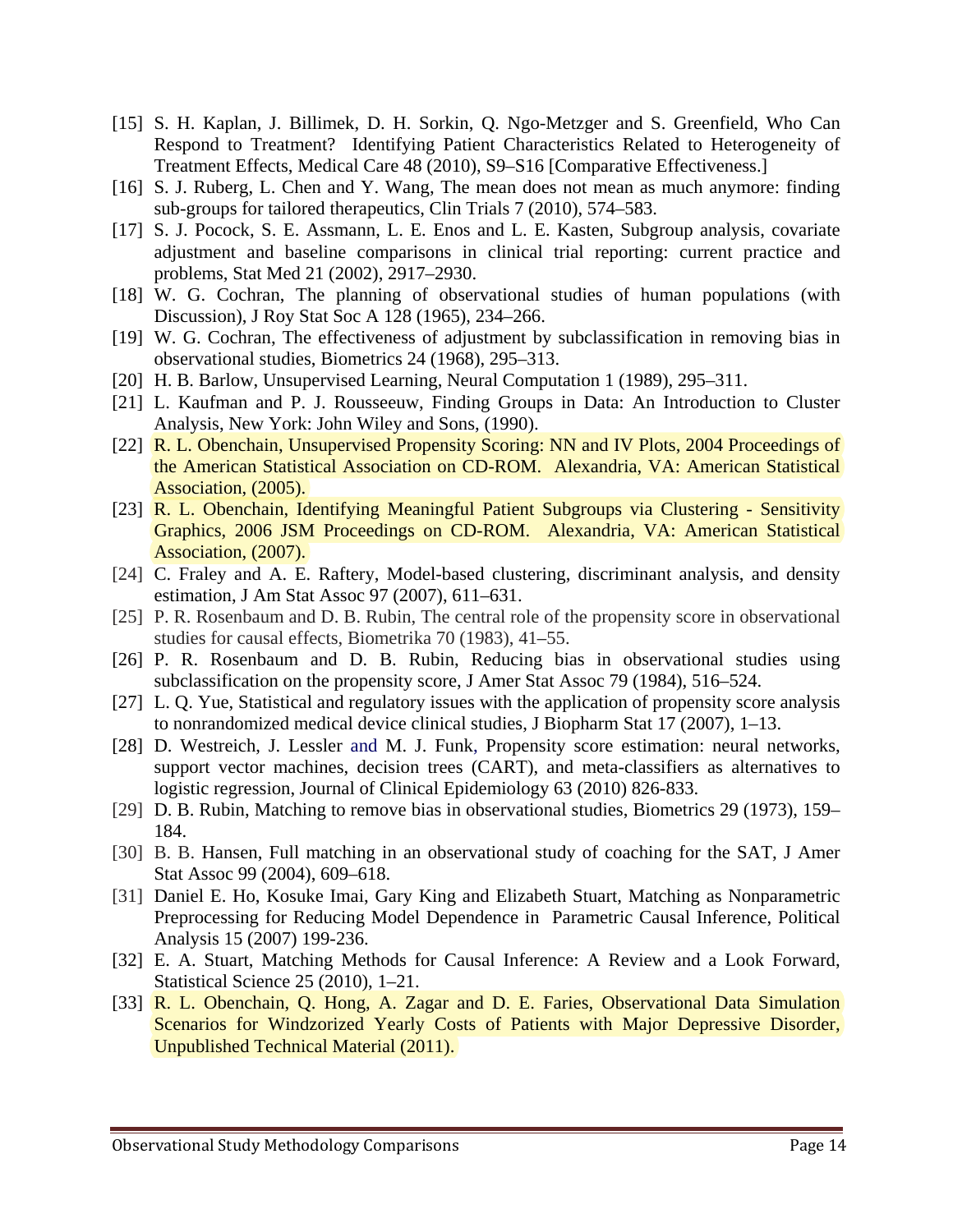- [34] Q. Hong, R. L. Obenchain, A. Zagar and D. E. Faries, An Archive of R-code and Datasets for Comparison of Observational Data Analyses via calls to SAS/STAT Procedures and Macros, Unpublished Technical Materials (2011).
- [35] B. R. Shah, A. Laupacis, J. E. Hux and P.C. Austin, Propensity score methods gave similar results to traditional regression modeling in observational studies: a systematic review, J Clin Epidemiol 58 (2005), 550–559.
- [36] T. Stürmer, M. Joshi, R. J. Glynn, J. Avorn, K. J. Rothman and S. Schneeweiss, A review of the application of propensity score methods yielded increasing use, advantages in specific settings, but not substantially different estimates compared with conventional multivariable methods. [Review Article] J Clin Epidemiol 59 (2006), 437–447.
- [37] H. Bang and J. M. Robins. Doubly robust estimation in missing data and causal inference models, Biometrics 61 (2005), 962–973.
- [38] J. K. Lunceford and M. Davidian, Stratification and weighting via the propensity score in estimation of causal treatment effects: A comparative study, Stat Med 23 (2004), 2937– 2960.
- [39] M. Jonsson-Funk, D. Westreich, M. Davidian and C. Weisen, Introducing a SAS® macro for doubly robust estimation, SAS Global Forum Paper 189 (2007).
- [40] D. A. Freedman and R. A. Berk, Weighting Regressions by Propensity Scores, Evaluation Review 32 (2008), 392–409.
- [41] Robins JM, Hernan MA, Brumback B. Marginal structural models and causal inference in epidemiology. *Epidemiology* 2000; 11: 550–560.
- [42] G. Ridgeway, gbm R-package: Generalized Boosted Models, http://www.r-project.org (2005).
- [43] G. Ridgeway, D. F. McCaffrey and A. Morral, twang R-package: Toolkit for Weighting and Analysis of Nonequivalent Groups. http://www.r-project.org (2006).
- [44] R. L. Obenchain, ICEpsbbs: Incremental Cost-Effectiveness inference via Propensity Score Bin Boot Strapping (two biased samples), http://members.iquest.net/~softrx (2003).
- [45] D. E. Faries, X. Peng and R. L. Obenchain, "Analysis of Costs and Cost-Effectiveness Data Using Propensity Score Bin Bootstrapping," Analysis of Observational Health Care Data Using SAS, D. E. Faries, A. C. Leon, J. M. Haro and R. L. Obenchain eds, Cary, NC: SAS Press (2010), 315–337.
- [46] R. L. Obenchain, USPS: R-package for Unsupervised and Supervised Propensity Scoring and Instrumental Variable Adjustment, CRAN http://www.r-project.org (2006).
- [47] R. L. Obenchain, JMP Scripts for Local Control and Artificial Local Treatment Difference Distributions, http://members.iquest.net/~softrx (2006).
- [48] R. L. Obenchain, SAS Macros for Local Control (Phases One and Two), Observational Medical Outcomes Partnership (OMOP), Foundation for the National Institutes of Health (Apache 2.0 License), http://members.iquest.net/~softrx (2009). http://localcontrolstatistics.org
- [49] R. L. Obenchain, "The Local Control Approach using JMP," Analysis of Observational Health Care Data Using SAS, D. E. Faries, A. C. Leon, J. M. Haro and R. L. Obenchain eds, Cary, NC: SAS Press (2010), 151–192.
- [50] R. L. Obenchain, Common industrial applications of mixed linear models, Proceedings of MWSUG `93, LeRoy Bessler ed, Fox Point, WI: MidWest SAS Users Group (1993).
- [51] PCOR Institute, Working Definition of Patient-Centered Outcomes Research, http://www.pcori.org/images/PCOR\_Rationale.pdf (May 2011).
- [52] J. W. Tukey, Sunset Salvo, Amer Statist 40 (1986), 72–76.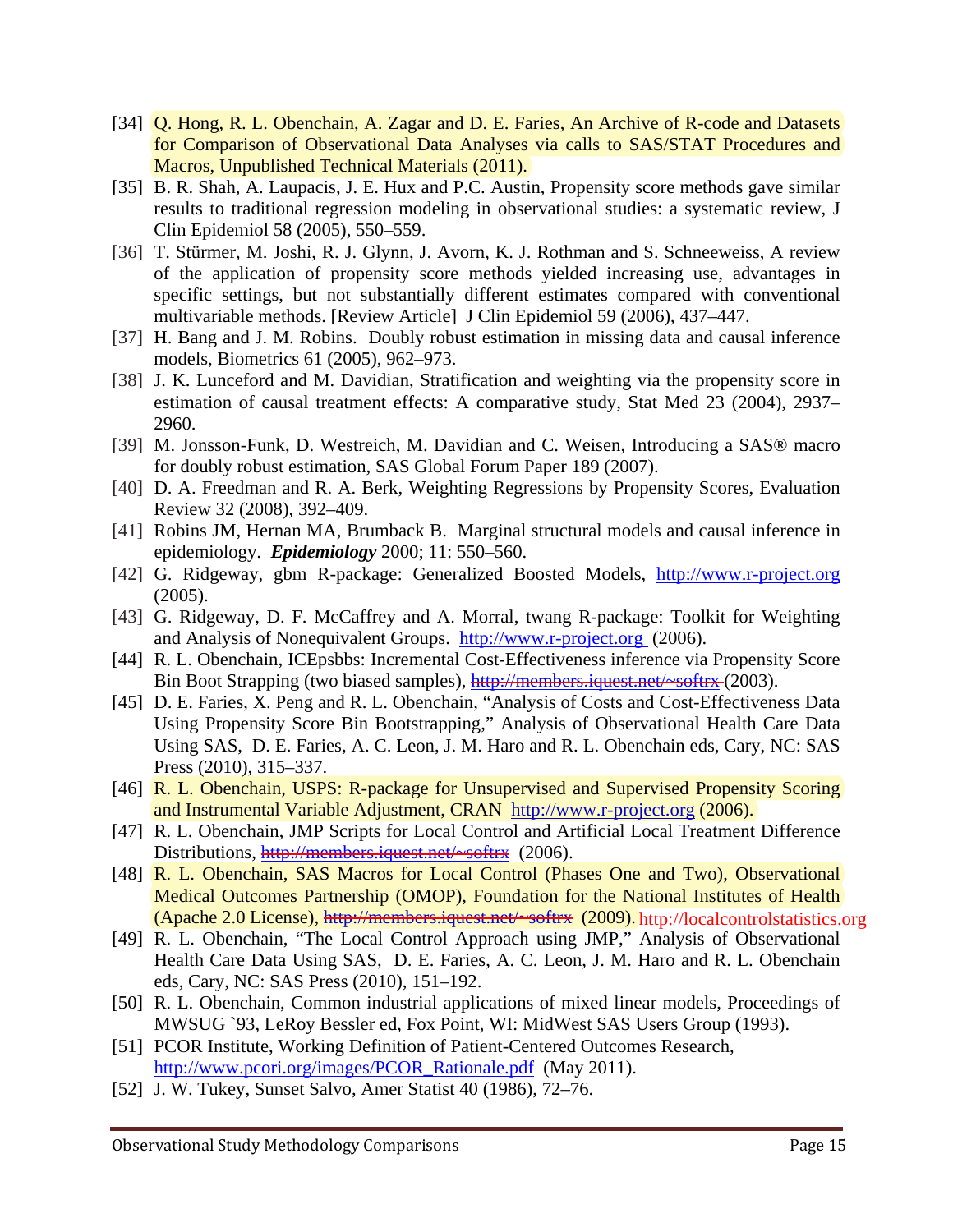- [53] G. Taubes and C. C. Mann, Epidemiology faces its limits, Science 269 (1995), 164-169.
- [54] N, E. Breslow, Are Statistical Contributions to Medicine Undervalued? Biometrics 59  $(2003), 1-8.$

#### **Table 1. Six Simulation Special Cases**

| Scenario<br><b>Number</b> | pmix:<br><b>Mixture</b><br>Proportion | Additive<br><b>Sigma</b><br>Noise $(\$)$ |  |  |  |
|---------------------------|---------------------------------------|------------------------------------------|--|--|--|
| 1                         | 0.1                                   | <b>1000</b>                              |  |  |  |
| $\overline{2}$            | 0.1                                   | 5000                                     |  |  |  |
| 3                         | 0.5                                   | <b>1000</b>                              |  |  |  |
| $\overline{\mathbf{4}}$   | 0.5                                   | 5000                                     |  |  |  |
| 5                         | 0.9                                   | 1000                                     |  |  |  |
| 6                         | 0.9                                   | 5000                                     |  |  |  |
|                           |                                       |                                          |  |  |  |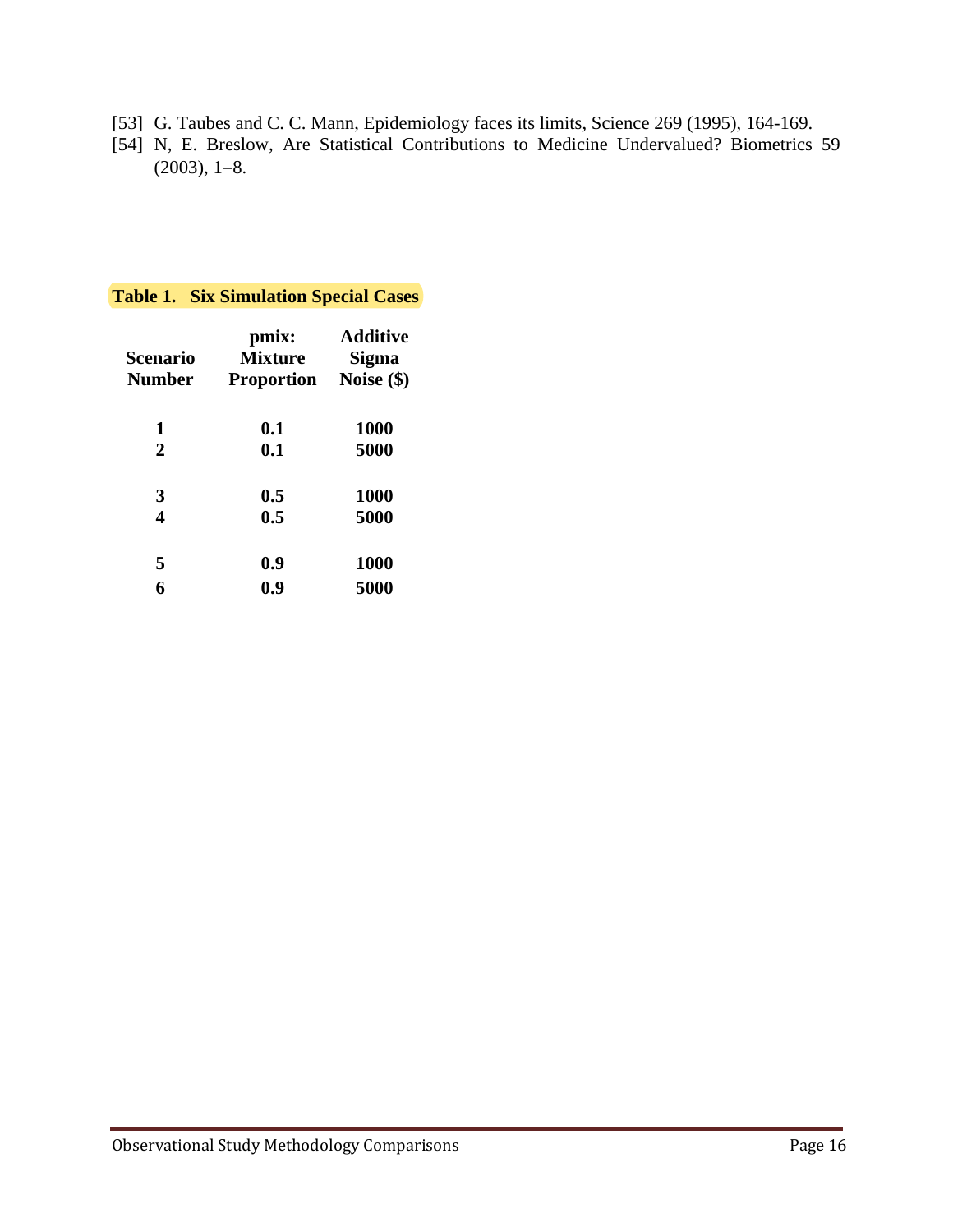#### **Table 2. Bias in the Estimation of the Overall Main-Effect (ME) of Treatment for Six Analytical Methods in Thirteen Observational Data Simulation Scenarios. Bias is expressed on Dollars (\$).**

|                                      | rrue                 |                      |                                |                               |                              |                               |                                |
|--------------------------------------|----------------------|----------------------|--------------------------------|-------------------------------|------------------------------|-------------------------------|--------------------------------|
| <b>Simulation</b><br><b>Scenario</b> | ME of<br><b>Trtm</b> | <b>Bias of</b><br>LC | <b>Bias of</b><br><b>MVREG</b> | <b>Bias of</b><br><b>PCOV</b> | <b>Bias of</b><br><b>IPW</b> | <b>Bias of</b><br><b>PBIN</b> | <b>Bias of</b><br><b>UNADJ</b> |
| $\mathbf{A1}$                        | $-1099$              | $-151$               | $-388$                         | $-388$                        | $-2017$                      | $-379$                        | $-377$                         |
| A2                                   | -1099                | $-147$               | $-387$                         | $-387$                        | $-2011$                      | $-377$                        | $-376$                         |
| A <sub>3</sub>                       | $-878$               | $-120$               | $-308$                         | $-308$                        | $-1404$                      | $-277$                        | $-202$                         |
| A <sub>4</sub>                       | $-878$               | $-114$               | $-302$                         | $-302$                        | -1395                        | $-271$                        | $-196$                         |
| A <sub>5</sub>                       | $-658$               | $-90$                | $-229$                         | $-229$                        | -798                         | $-177$                        | $-27$                          |
| A6                                   | $-658$               | $-65$                | $-196$                         | $-196$                        | $-735$                       | $-143$                        | $\overline{\mathbf{4}}$        |
|                                      |                      |                      |                                |                               |                              |                               |                                |
| B1                                   | $-676$               | 168                  | 239                            | 239                           | $-3034$                      | 241                           | 193                            |
| B <sub>2</sub>                       | -676                 | 171                  | 240                            | 240                           | $-3027$                      | <u>242</u>                    | <b>195</b>                     |
| B <sub>3</sub>                       | $-650$               | 113                  | 112                            | 109                           | $-973$                       | 219                           | 906                            |
| <b>B4</b>                            | $-650$               | 114                  | 113                            | <b>110</b>                    | -981                         | 220                           | 906                            |
| B <sub>5</sub>                       | $-624$               | 58                   | $-15$                          | $-22$                         | <b>1090</b>                  | <b>195</b>                    | 1619                           |
| <b>B6</b>                            | $-624$               | 56                   | $-14$                          | $-20$                         | 995                          | 197                           | 1592                           |
|                                      |                      |                      |                                |                               |                              |                               |                                |
| C1                                   | $-1000$              | 86                   | 68                             | 63                            | 704                          | 332                           | 1928                           |

#### **Color Coding:**

BEST (least biased) Approach Second BEST Approach Third BEST …but clearly better than other three approaches.

**True** 

 Bias in the PBIN approach is uniformly larger (and in the same direction) as that of LC. Bias of the IPW approach is always largest or second largest …and more erratic in sign.